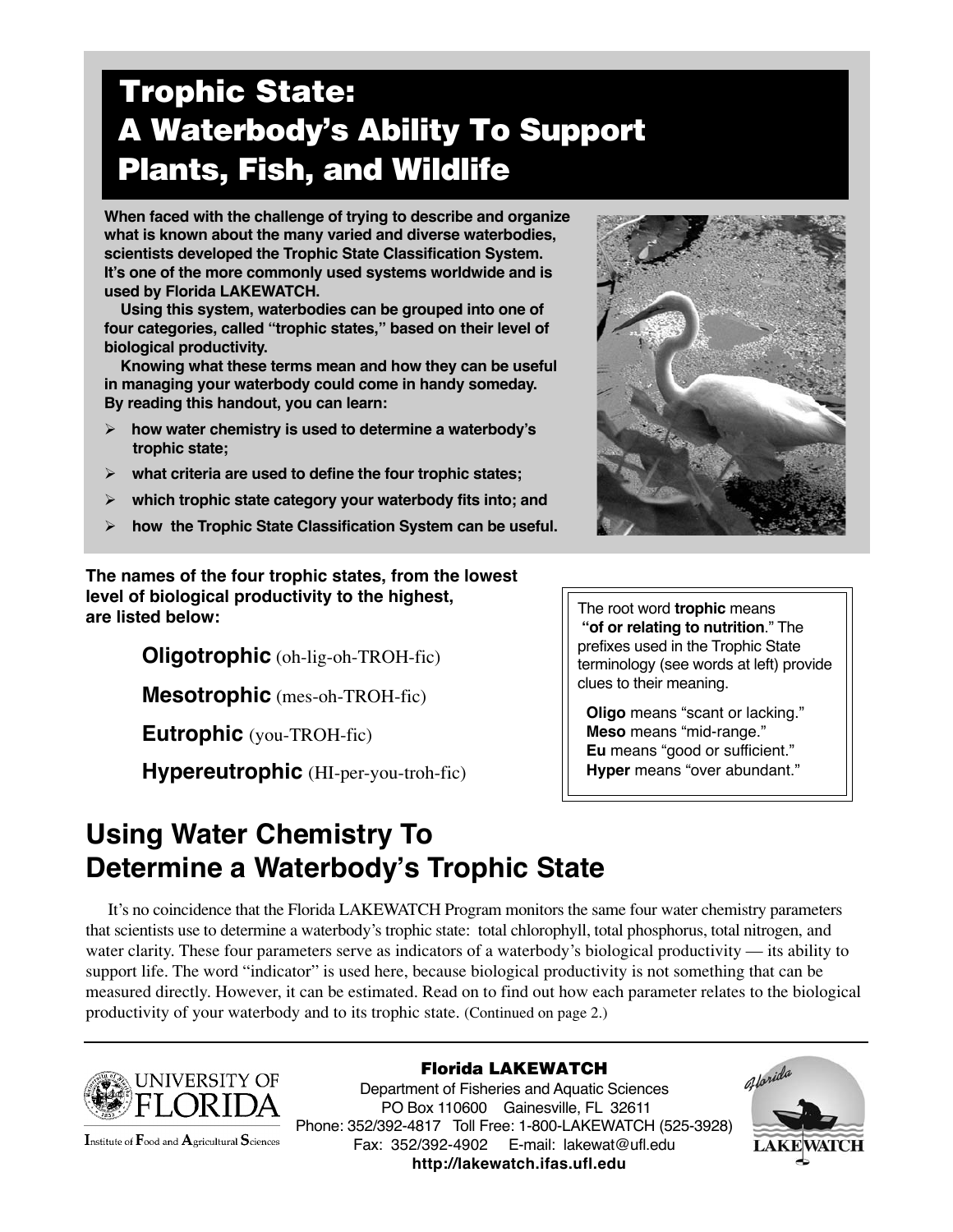### **Using Water Chemistry to Determine** A Waterbody's Trophic State (continued from page 1)

### **Four Water Chemistry Parameters to Determine Trophic State:**

**Chlorophyll** — is the dominant green pigment found in most algae (the microscopic plant-like organisms living in a waterbody). Chlorophyll enables algae to use sunlight to make food. In fact, most algae are so dependent upon chlorophyll pigments for survival that a measurement of the concentration of all the chlorophyll pigments found in a water sample (called *total* chlorophyll) can be used to estimate the amount of free floating algae in that waterbody. When large amounts of total chlorophyll are found in the sample, it generally means there are a lot of algae present.

 Once we have an estimate of the amount of algae in a waterbody, we can take it a step further and use this information to estimate a trophic state. Since algae are a basic food source for many aquatic animals, their abundance is a crucial factor in how much life a waterbody can sustain. In general, when measurements of total chlorophyll are high (indicating lots of algae are present), the waterbody will be more biologically productive.

**Phosphorus** — is a nutrient necessary for the growth of algae and aquatic plants. It's found in many forms in waterbody sediments and dissolved in the water. LAKEWATCH uses a measurement called "total phosphorus" that includes all the various forms of phosphorus in a sample.

 When this nutrient is in low supply (and all other factors necessary for plant and algae growth are present in sufficient amounts), low biological productivity can be expected. On the other end of the trophic state scale, highly productive waterbodies usually have an abundance of phosphorus.

 In some waterbodies, phosphorus may be at a level that limits *further* growth of aquatic plants and/or algae. When this is true, scientists say phosphorus is the "limiting nutrient."

**Nitrogen** — is also a nutrient necessary for the growth of algae and aquatic plants. The LAKEWATCH measurement includes the sum of all forms of nitrogen called "total nitrogen." When total nitrogen is in low supply (and other factors necessary for plant and algae growth are present in sufficient amounts), low biological productivity can be expected. Like phosphorus, nitrogen can be a limiting nutrient.

**Water clarity** — refers to the clearness or transparency of water. Water clarity is determined by using an 8-inch diameter disk, called a Secchi (pronounced SEC-ee) disk. The maximum depth at which the Secchi disk can be seen when lowered into the water is measured. Several factors can affect water clarity in the following ways:

- $\triangleright$  free floating algae in the water can make waterbodies less clear;
- $\triangleright$  dissolved organic compounds (called tannins) can cause waterbodies to appear reddish or brown; and
- $\triangleright$  suspended solids (tiny particles stirred up from the waterbody's bottom or washed in from the watershed) can cause the water to be less clear.

### **Use Secchi Measurements With A Grain Of Salt**

 For waterbodies in which the presence of algae is the main factor that diminishes water clarity, the Secchi disk reading can be used to form an estimate of the waterbody's biological productivity. In this case, when the Secchi disk reading is a small number, it would indicate high levels of algae and therefore high biological productivity.

 Basing an estimate of biological productivity on water clarity alone is an attractive option, because the measurement is inexpensive and simple. However, if dissolved organic compounds (tannins) or suspended solids are present in significant amounts, this method may be misleading — giving the impression the waterbody is more biologically productive than it actually is. LAKEWATCH measures both water clarity and total chlorophyll (algae) in order to get a

more realistic picture. **When the amount of algae in a lake is high, the Secchi disk disappears from view at a shallow depth.**

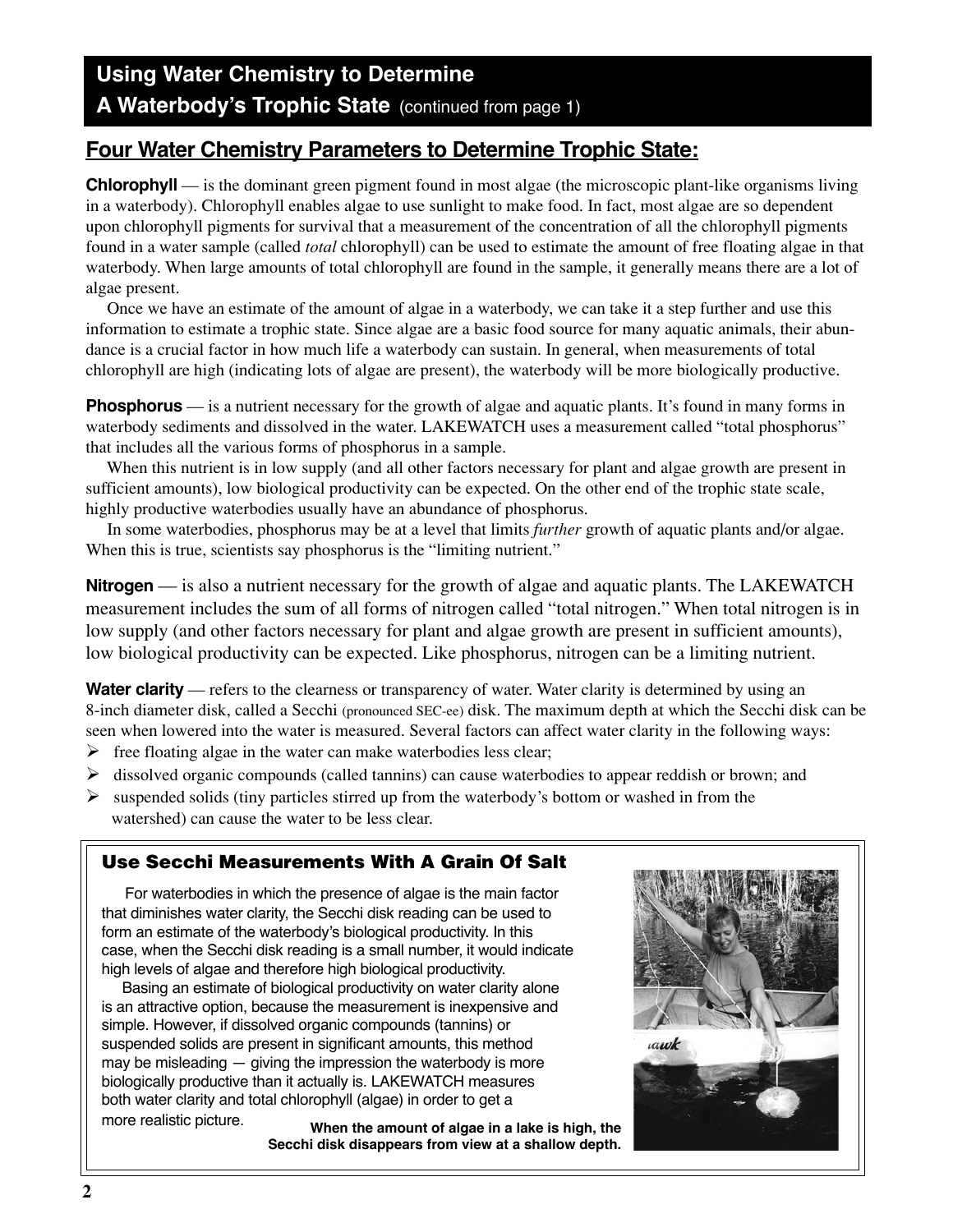## **Criteria Used to Define the Four Trophic States**

**There are several different Trophic State Classification Systems being used today. In 1980, two scientists, Forsberg and Ryding, developed criteria for classifying lakes into trophic states based on four water chemistry parameters (total chlorophyll, total phosphorus, total nitrogen, and water clarity). Although developed for Swedish lakes, their criteria work well for lakes in Florida and have been adopted by Florida LAKEWATCH. Definitions of the four trophic states, descriptions of typical waterbodies in each trophic state, and the Forsberg and Ryding criteria are listed below:**

**Oligotrophic** waterbodies have the lowest level of biological productivity.

Criteria: total chlorophyll is less than  $3 \mu g/L^*$  total phosphorus is less than 15 µg/L total nitrogen is less than 400 µg/L water clarity is greater than 13 feet



*A typical oligotrophic waterbody will have clear water, few aquatic plants, few fish, not much wildlife, and a sandy bottom*

**Mesotrophic** waterbodies have a moderate level of biological productivity.

Criteria: total chlorophyll is between 3 and 7  $\mu$ g/L total phosphorus is between 15 and 25 µg/L total nitrogen is between 400 and 600 µg/L water clarity is between 8 and 13 feet



*A typical mesotrophic waterbody will have moderately clear water and a moderate amount of aquatic plants*.

**Eutrophic** waterbodies have a high level of biological productivity.

Criteria: total chlorophyll is between 7 and 40  $\mu$ g/L total phosphorus is between 25 and 100 µg/L total nitrogen is between 600 and 1500 µg/L water clarity is between 3 and 8 feet



*A typical eutrophic waterbody will either have lots of aquatic plants and clear water; or it will have few aquatic plants and less clear water. In either case, it has the potential to support lots of fish and wildlife.*

**Hypereutrophic** waterbodies have the highest level of biological productivity.

- Criteria: total chlorophyll is greater than  $40 \mu g/L$  total phosphorus is greater than 100 µg/L total nitrogen is greater than  $1500 \mu g/L$ water clarity is less than 3 feet
- ∗ **The unit of measurement "micrograms per liter" is abbreviated "**µ**g/L.**"



*A typical hypereutrophic waterbody will have very low water clarity, the potential for lots of fish and wildlife, and it may have an abundance of aquatic plants.*